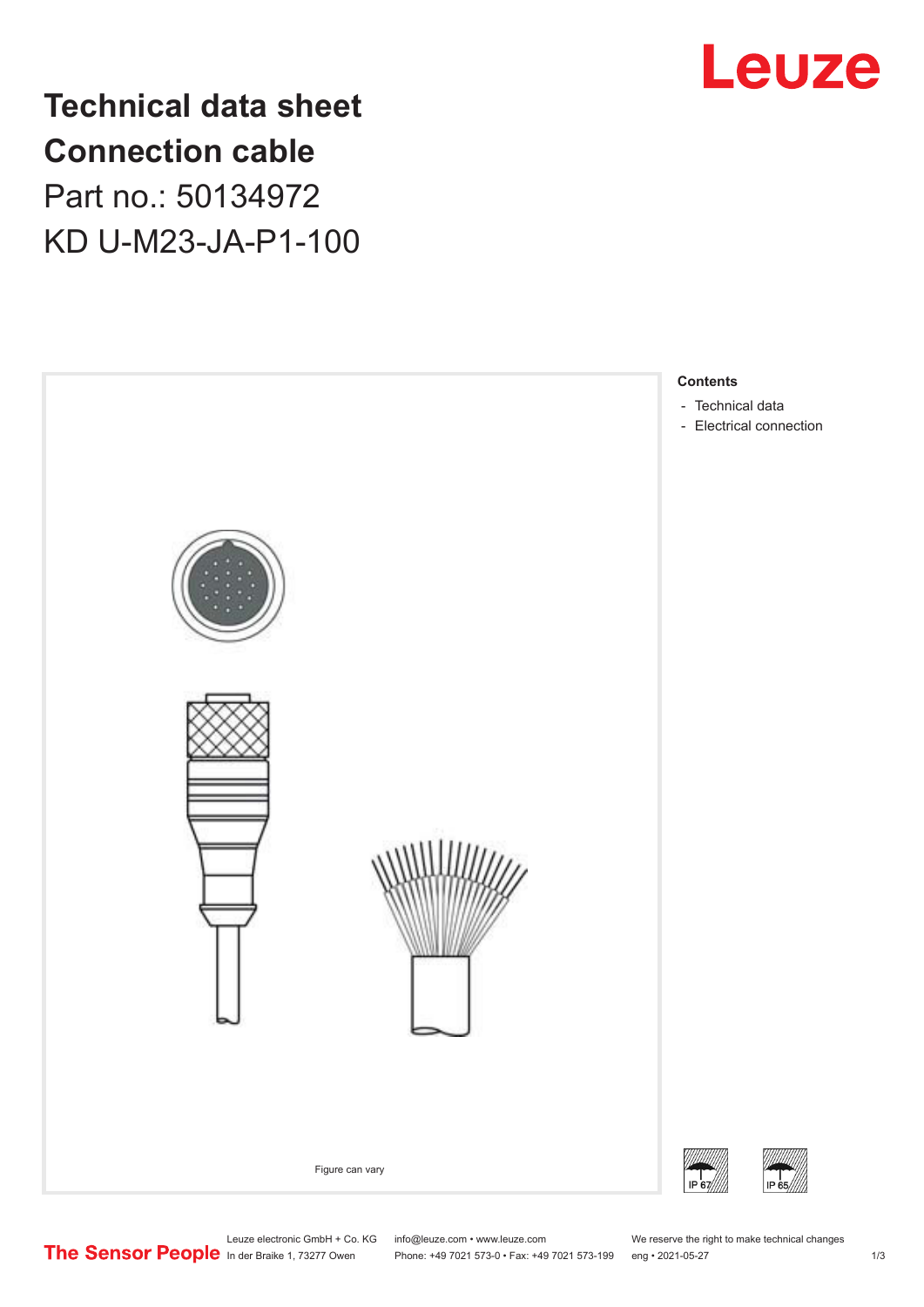## <span id="page-1-0"></span>**Technical data**

#### **Electrical data**

**Performance data Operating voltage** Max. 120 V AC/DC

### **Connection**

| <b>Connection 1</b>               |                                                                                                                                                                    |
|-----------------------------------|--------------------------------------------------------------------------------------------------------------------------------------------------------------------|
| <b>Type of connection</b>         | Connector                                                                                                                                                          |
| <b>Thread size</b>                | M23                                                                                                                                                                |
| Type                              | Female                                                                                                                                                             |
| Handle body material              | TPU                                                                                                                                                                |
| No. of pins                       | $19 - pin$                                                                                                                                                         |
| Encoding                          | A-coded                                                                                                                                                            |
| Version                           | Axial                                                                                                                                                              |
| Lock                              | Screw fitting, nickel-plated diecast zinc,<br>recommended torque 0.6 Nm, self-<br>locking                                                                          |
| <b>Connection 2</b>               |                                                                                                                                                                    |
| <b>Type of connection</b>         | Open end                                                                                                                                                           |
|                                   |                                                                                                                                                                    |
| <b>Cable properties</b>           |                                                                                                                                                                    |
| <b>Number of conductors</b>       | 19 Piece(s)                                                                                                                                                        |
| Wire cross section                | $0.5$ mm <sup>2</sup>                                                                                                                                              |
| Wire cross section                | $16 \times 0.5$ mm <sup>2</sup>                                                                                                                                    |
|                                   | $3 \times 1$ mm <sup>2</sup>                                                                                                                                       |
| AWG                               | 21                                                                                                                                                                 |
| Sheathing color                   | <b>Black</b>                                                                                                                                                       |
| Shielded                          | <b>No</b>                                                                                                                                                          |
| Silicone-free                     | Yes                                                                                                                                                                |
| Cable design                      | Connection cable (open on one end)                                                                                                                                 |
| Cable diameter (external)         | 11.6 mm                                                                                                                                                            |
| Cable length                      | 10.000 mm                                                                                                                                                          |
| <b>Sheathing material</b>         | <b>PUR</b>                                                                                                                                                         |
| Wire insulation                   | PP                                                                                                                                                                 |
| Suitability for drag chains       | Yes                                                                                                                                                                |
| <b>Traverse rate</b>              | Max. 3.3 m/s with horiz. traverse path of<br>5m and and max, acceleration of 5m/s <sup>2</sup>                                                                     |
| Properties of the outer sheathing | Free of silicone and halogen, matt, low-<br>adhesion, abrasion-resistant, easily<br>machine-processable                                                            |
| Resistance of the outer sheathing | Hydrolysis and microbe resistant, good<br>oil and chemical resistance. flame retar-<br>dant in accordance with IEC 60332-2.<br>VDE 0482-265-2-2, EN 50265-2-2, FT2 |

# Leuze

#### **Mechanical data**

| <b>Bending cycles</b>                                           | 2,000,000 Piece(s)       |
|-----------------------------------------------------------------|--------------------------|
| Bending radius, flexible laying, min.                           | Min. 10 x cable diameter |
| Bending radius, stationary laying, min. Min. 5 x cable diameter |                          |
|                                                                 |                          |

### **Environmental data**

| Ambient temperature, operation,<br>flexible use   | $-2580 °C$  |
|---------------------------------------------------|-------------|
| Ambient temperature, operation,<br>stationary use | $-50$ 80 °C |
| <b>Certifications</b>                             |             |
| Degree of protection                              | IP 65       |
|                                                   | IP 67       |
|                                                   |             |
| <b>Classification</b>                             |             |
|                                                   |             |
| <b>Customs tariff number</b>                      | 85444290    |
| eCl@ss 5.1.4                                      | 27279201    |
| eCl@ss 8.0                                        | 27279218    |
| eCl@ss 9.0                                        | 27060311    |
| eCl@ss 10.0                                       | 27060311    |
| eCl@ss 11.0                                       | 27060311    |
| <b>ETIM 5.0</b>                                   | EC001855    |
| <b>ETIM 6.0</b>                                   | EC001855    |

## **Electrical connection**

**Connection 1**

| Type of connection   | Connector                                                                             |
|----------------------|---------------------------------------------------------------------------------------|
| <b>Thread size</b>   | M23                                                                                   |
| <b>Type</b>          | Female                                                                                |
| Handle body material | <b>TPU</b>                                                                            |
| No. of pins          | $19 - pin$                                                                            |
| Encoding             | A-coded                                                                               |
| Version              | Axial                                                                                 |
| Lock                 | Screw fitting, nickel-plated diecast zinc, recommended<br>torque 0.6 Nm, self-locking |